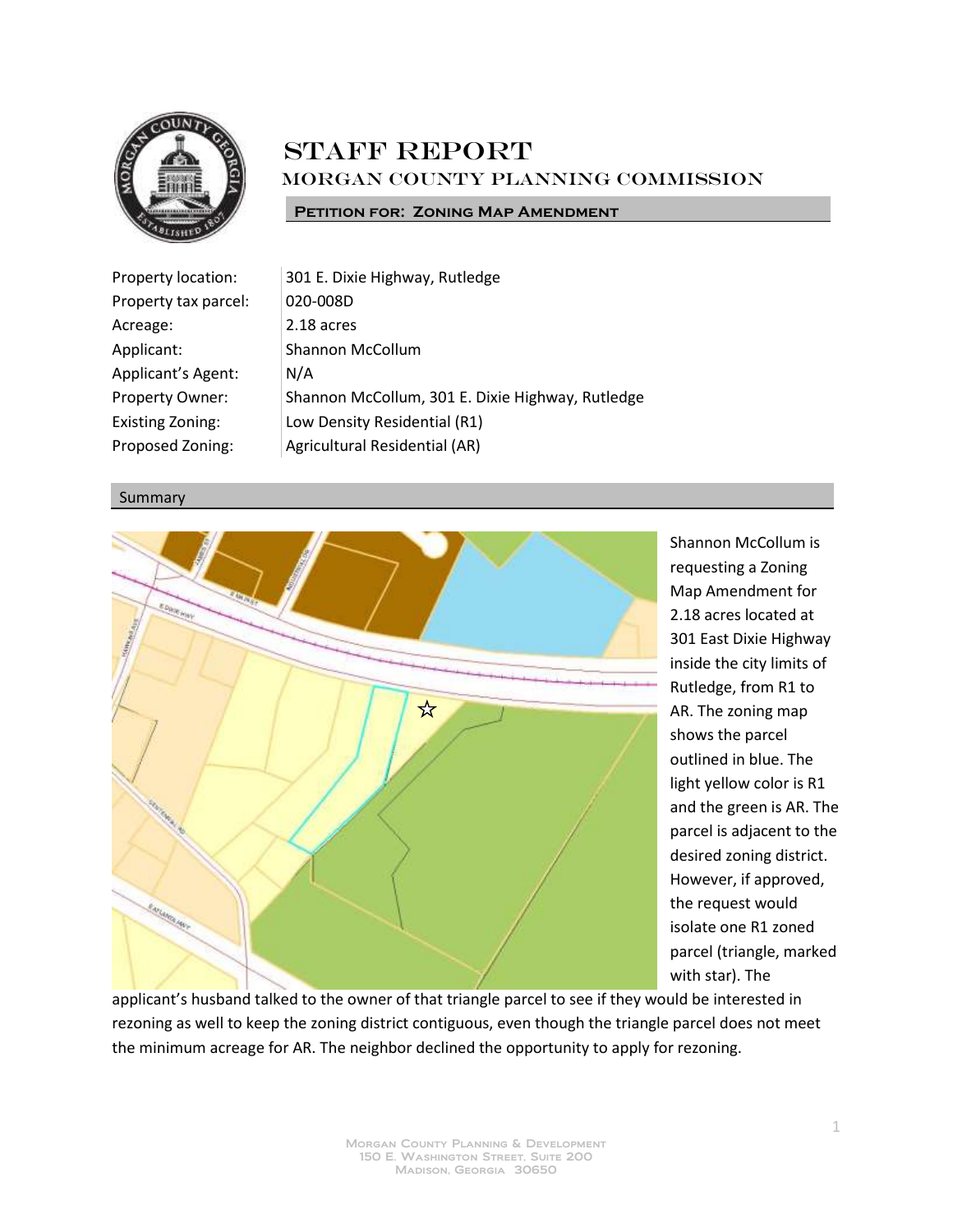

The impetus for the request is the applicant's wish to construct a shop building. The Rutledge Zoning Ordinance limits the size of outbuildings in all zoning districts except AR.

Section 12.1.1 Accessory Structures – General

Accessory structures shall include all detached (meaning freestanding and independent) structures, regardless of use. Structures attached to the principal building in a substantial manner by an adjoining roof, wall or foundation are considered additions and must meet the requirements applicable to the principal building. Accessory structures shall be permitted provided that:

- (a) No accessory building shall be constructed on a lot prior to the time of construction of the principal building to which it is an accessory.
- (b) Accessory buildings shall be in the side or rear yards only.
- (c) Accessory buildings shall not exceed twenty-five (25) feet in height and shall not exceed fifty percent (50%) of the ground floor area of the principal structure.
- (d) Accessory structures shall have a setback of at least ten (10) feet from any lot line and shall maintain a minimum distance of at least twenty (20) feet from the principal building.
- (e) Agricultural and industrial-related structures shall not have to meet the size requirements and limitations of this section, but are covered by the setback requirements.
- (f) Any number of accessory structures may be placed on a parcel, except that the aggregate square footage of accessory structures shall not exceed that allowed in subsection (c) above.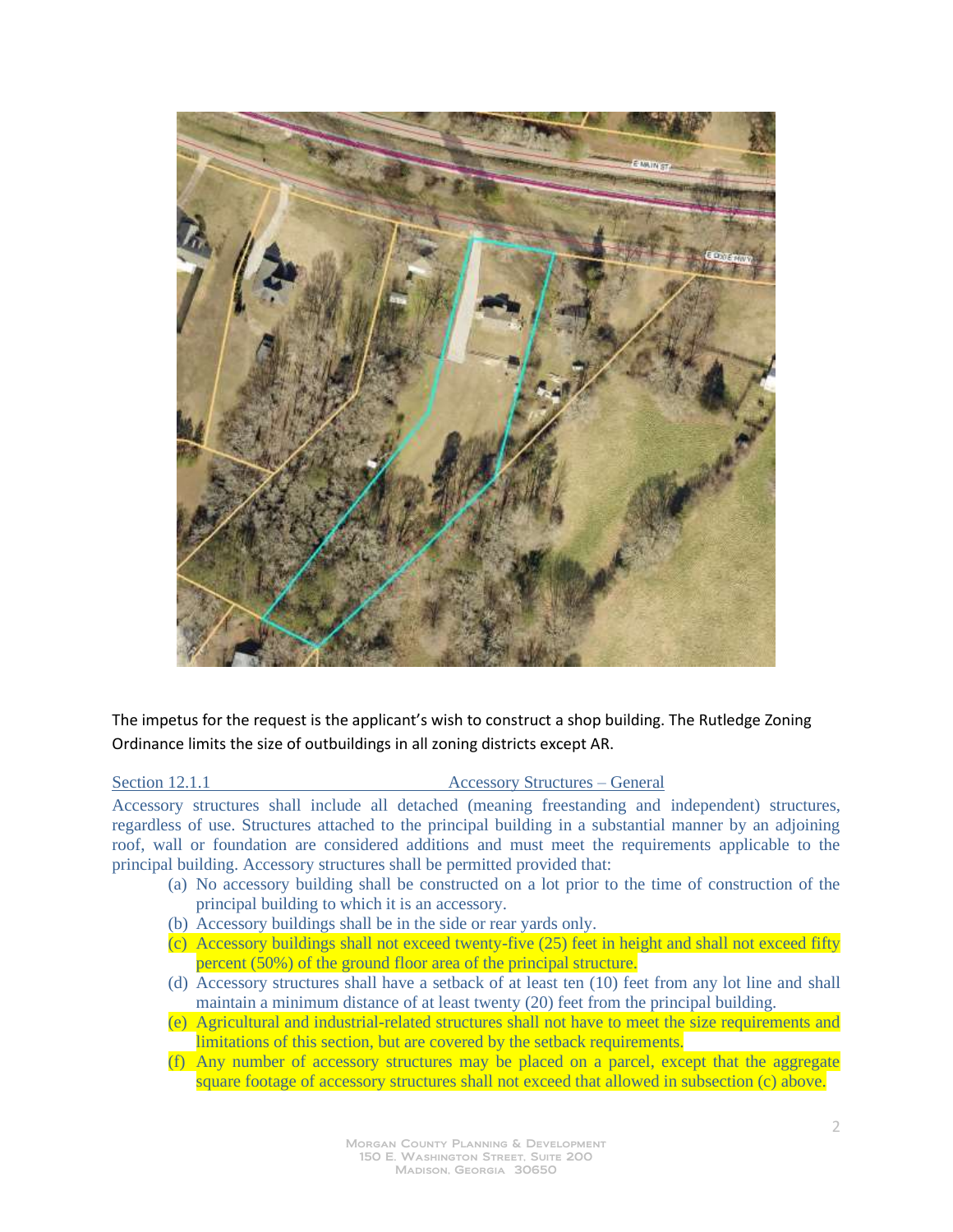In this instance, the applicant's house is 1275 square feet, which would limit her to a 637 square foot shop. The applicant wants the shop for her husband's antique cars (he works with old cars and specializes in antique BMWs). The applicant feels a larger shop is necessary to safely house her husband's cars and allow a space to work on vehicles in an unobtrusive way. The language in Chapter 12.1.1, above, exempts agricultural buildings, which is generally construed to be an outbuilding in AR zoning (enforcement of actual use is difficult). Rezoning to AR would then allow the applicant to build a larger shop. The applicant has submitted drawings for a 1500 square foot building (see attached).

## Criteria for Consideration

Rutledge Zoning Ordinance, Chapter 20.4, Zoning Amendment Criteria

- 1. Compatibility with Adjacent Uses and Districts: Existing uses and use districts of surrounding and nearby properties, whether the proposed use district is suitable in light of such existing uses and use districts of surrounding and nearby properties, and whether the proposal will adversely affect the existing use or usability of adjacent or nearby properties.
- 2. Property Value: The existing value of the property contained in the petition under the existing use district classification, the extent to which the property value of the subject property is diminished by the existing use district classification, and whether the subject property has a reasonable economic use under the current use district.
- 3. Suitability: The suitability of the subject property under the existing use district classification, and the suitability of the subject property under the proposed use district classification.
- 4. Vacancy and Marketing: The length of time the property has been vacant or unused as currently used under the current use district classification; and any efforts taken by the property owner(s) to use the property or sell the property under the existing use district classification.
- 5. Evidence of Need: The amount of undeveloped land in the general area affected which has the same use district classification as the map change requested. It shall be the duty of the applicant to carry the burden of proof that the proposed application promotes public health, safety, morality or general welfare.
- 6. Public Facilities Impacts: Whether the proposal will result in a use, which will or could cause an excessive or burdensome use of existing streets, transportation facilities, utilities, schools, parks or other public facilities and services.
- 7. Consistency with Comprehensive Plan: Whether the proposal is in conformity with the policy and intent of the locally adopted comprehensive plan.
- 8. Other Conditions: Whether there are any other existing or changing conditions affecting the use and development of the property that give supporting grounds for either approval or disapproval of the proposal.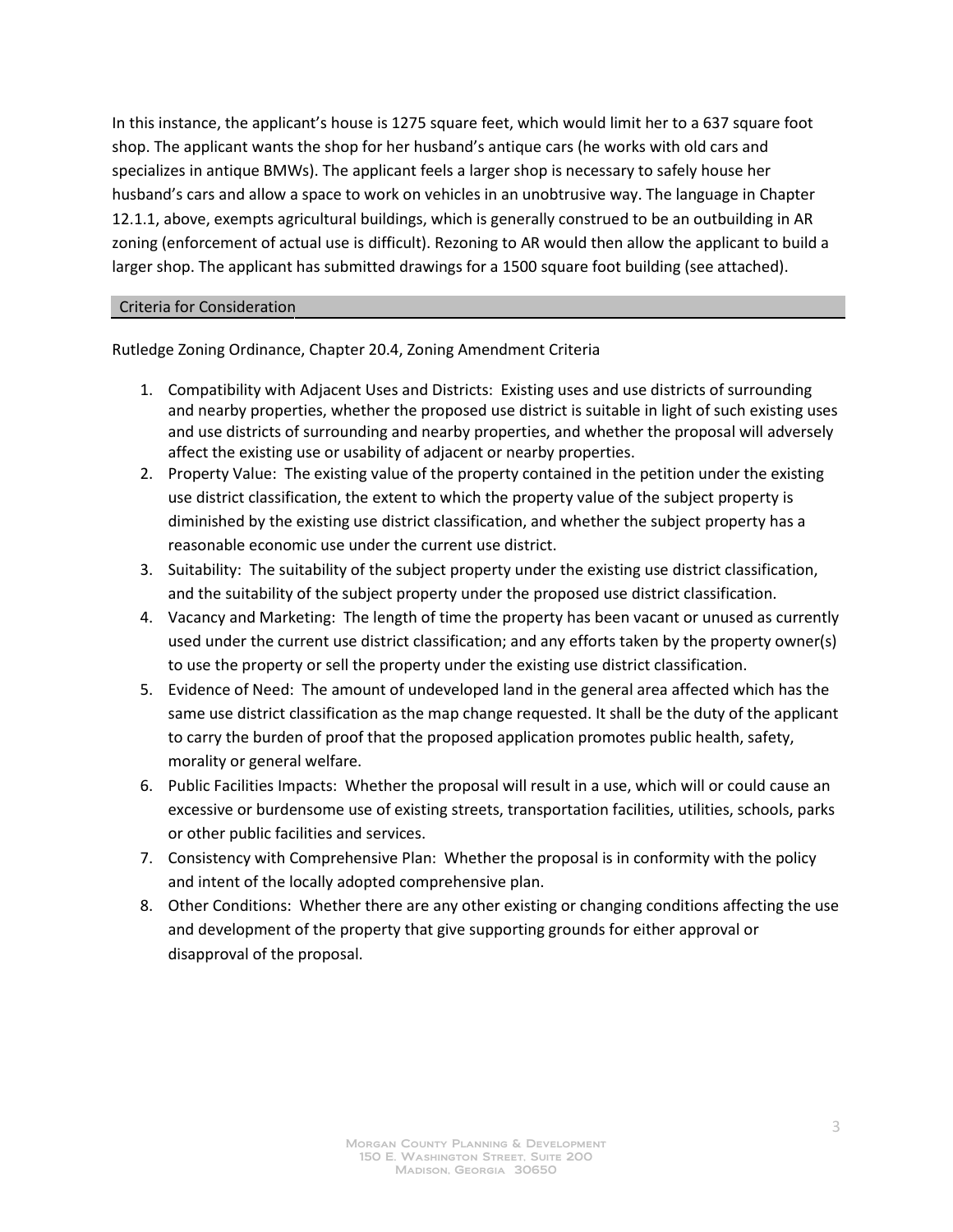## Staff Comments

The desired zoning is located adjacent to the applicant, so the application does not create a spot zoning situation for the applicant's parcel. The question is whether the rezoning would create a spot zoning situation with the neighboring triangle shaped parcel, which would remain R1 and be separated from any contiguous zoning. If the separation is concerning, is it concerning enough to deny the application? There are a few examples in the City of Rutledge where parcels are separated from like zoning by one parcel, so the creation of a separated parcel would not set a precedent. If the separation is still an issue, another consideration would be to deny the rezoning request and grant a variance for the increased size of the outbuilding. Staff felt a variance would create a more prominent precedent than a zoningisolated parcel and recommended that the applicant apply for a zoning map amendment.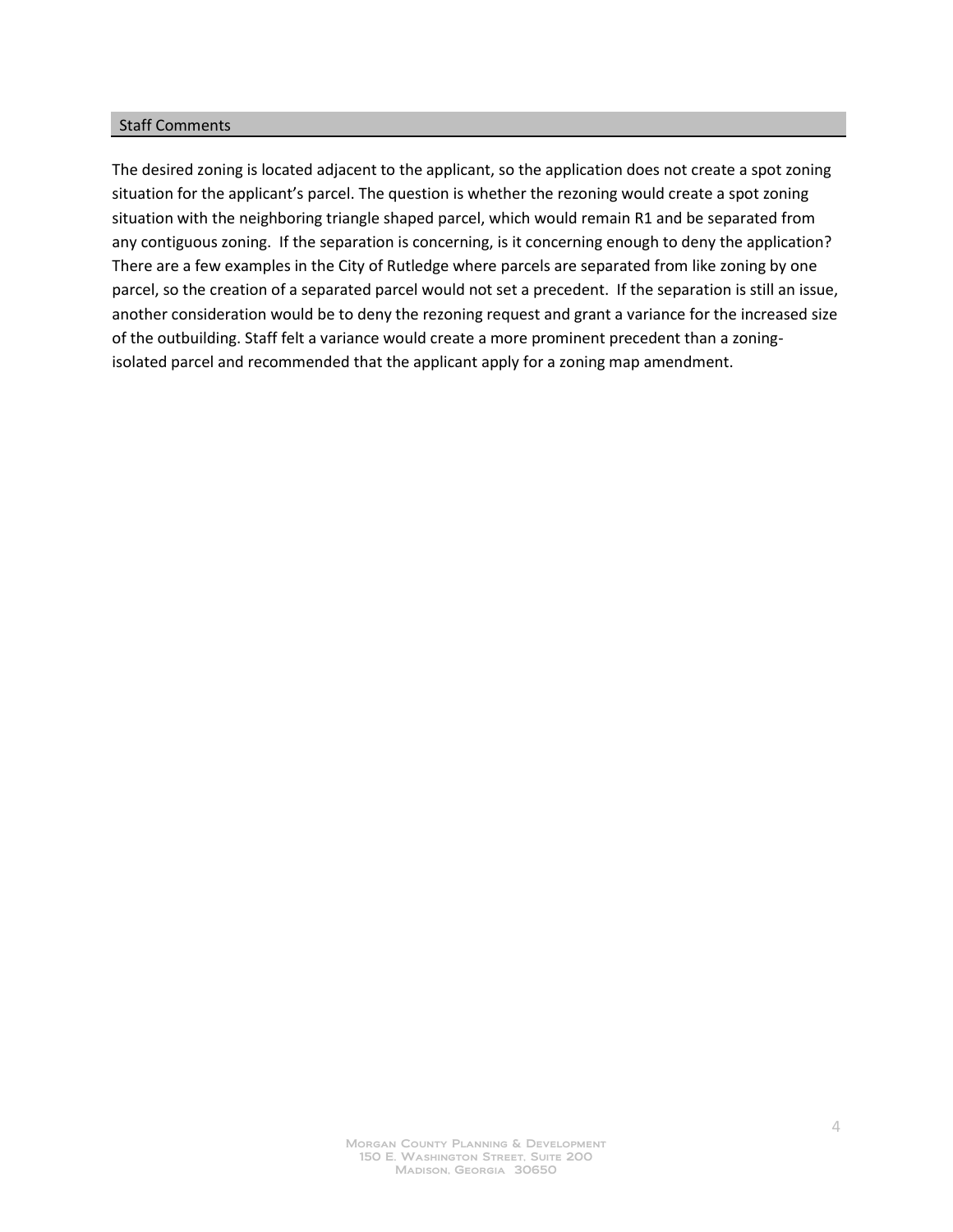**Morgan County Planning Commission** 150 E. Washington Sreet, Suite 200 Madison, Ga. 30650

RE: Written description of our request to build a barn/garage/hobby shop.

At 301 E. Dixie Hwy, we would like to have our property rezoned to Rutledge AR, so that we could put a garage/ hobby shop out in the back of our property. The dimensions are 30x50x10. Enclosed are some 3D Drawings. We appreciate the consideration.

**Shannon McCollum** 404-951-2595 shannon.i.mccollum@gmail.com (That is a lower case L, not a #1 in the email address).